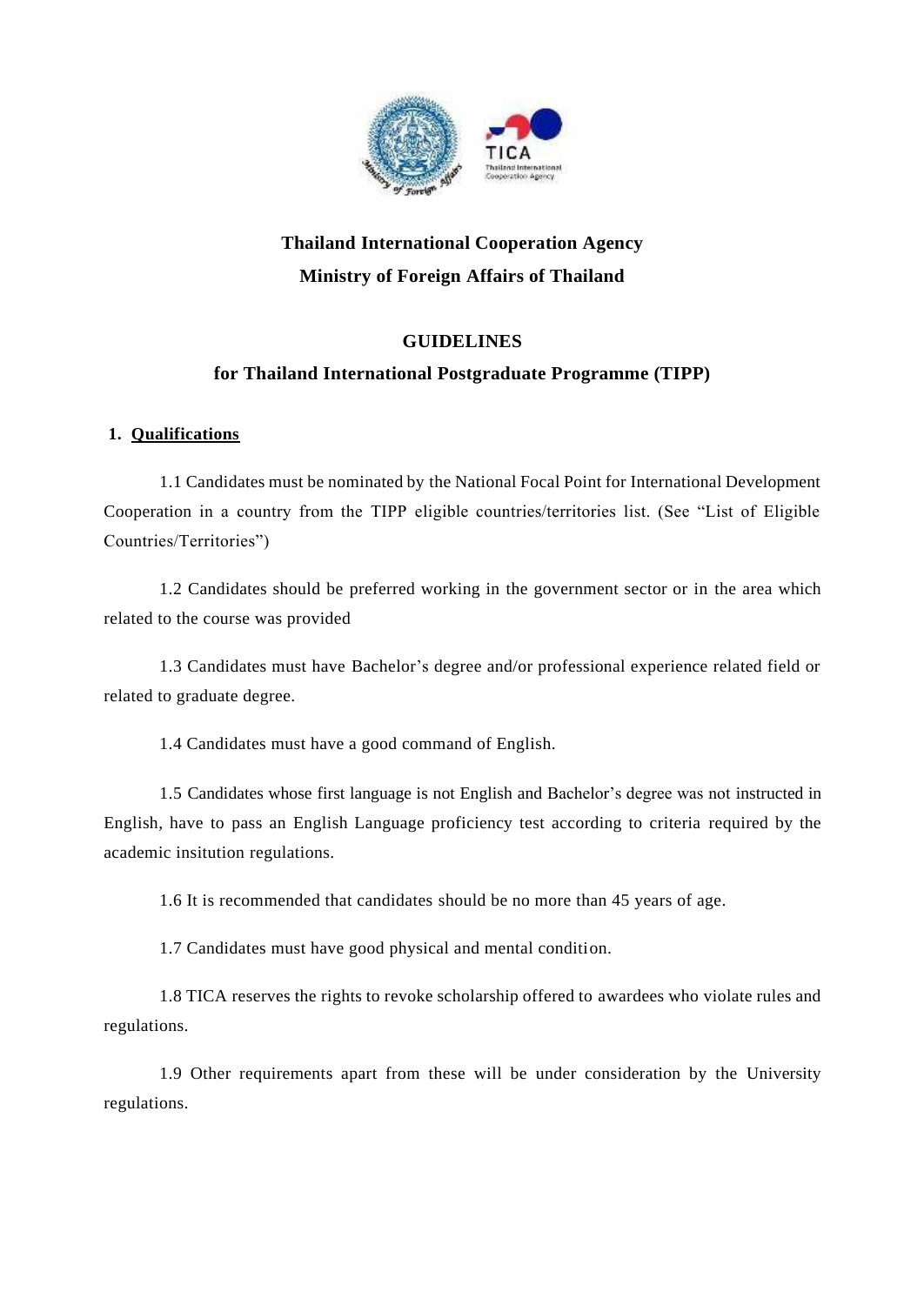## **2. Procedures for application submissions**

2.1 The candidates must fill in the online application form on TICA website: Thailand International Cooperation Agency (TICA). Menu: Fellowships and Scholarships, Sub - menu: Thailand International Postgraduate Programme, Click on: TIPP 2022 or access the online application form at <https://forms.gle/Azn48mUEafSc1aNN9>

2.2 The candidates must be nominated by the National Focal Point for International Development Cooperation (such as Ministry of Foreign Affairs) **or** by relevant central government agencies for which the nominated candidates currently work. Nomination must be in line with relevant rules and regulations of the nominating countries/territories. The National Focal Point will forward the nominated candidates' documents to the Royal Thai Embassy/Permanent Mission of Thailand to the United Nations/Royal Thai Consulate – General accredited to eligible countries/territories.

Please prepare one (1) original with two (2) copies of each document as these following items:

\*1. TIPP application form (Download at: [https://tica-thaigov.mfa.go.th/en/page/75500](https://tica-thaigov.mfa.go.th/en/page/75500-tipp-application-form?menu=605b13dbb6f1b76ed31778b3) [tipp-application-form?menu=605b13dbb6f1b76ed31778b3\)](https://tica-thaigov.mfa.go.th/en/page/75500-tipp-application-form?menu=605b13dbb6f1b76ed31778b3)

\*2. Medical report (If candidates had submitted other health certificates without the medical report form, their application will not be accepted for consideration.)

\*3. Transcript of Bachelor's degree (to show the courses that you have learnt throughout Bachelor's degree)

\*4. Certificate of Bachelor's degree

\*5. Recommendation Letter from at least 2 person (1 person per letter) e.g. university instructor, supervisor in the candidate's organization, employer etc.

\*6. English test score (e.g. TOEFL, IELTS) as required by the academic institution

7. Other documents as required by the academic institution (please see the course detail : subject "Document Required" for more information.)

All forms are duly filled out and endorsed by the candidates' supervisor and the National Focal Point for International Development Cooperation. All of related documents *must be in English*.

## **\*The documents number 1 – 6 are mandatory. If candidates fail to provide the specified documents, their application will not be accepted for consideration.**

Each of eligible countries/territories can nominate up to five (5) candidates per academic programme.

2.3 The application procedure will complete when TICA has received the hard copy of the application form and other related documents through the Royal Thai Embassy/Permanent Mission of Thailand to the United Nations/Royal Thai Consulate – General accredited to eligible countries/ territories.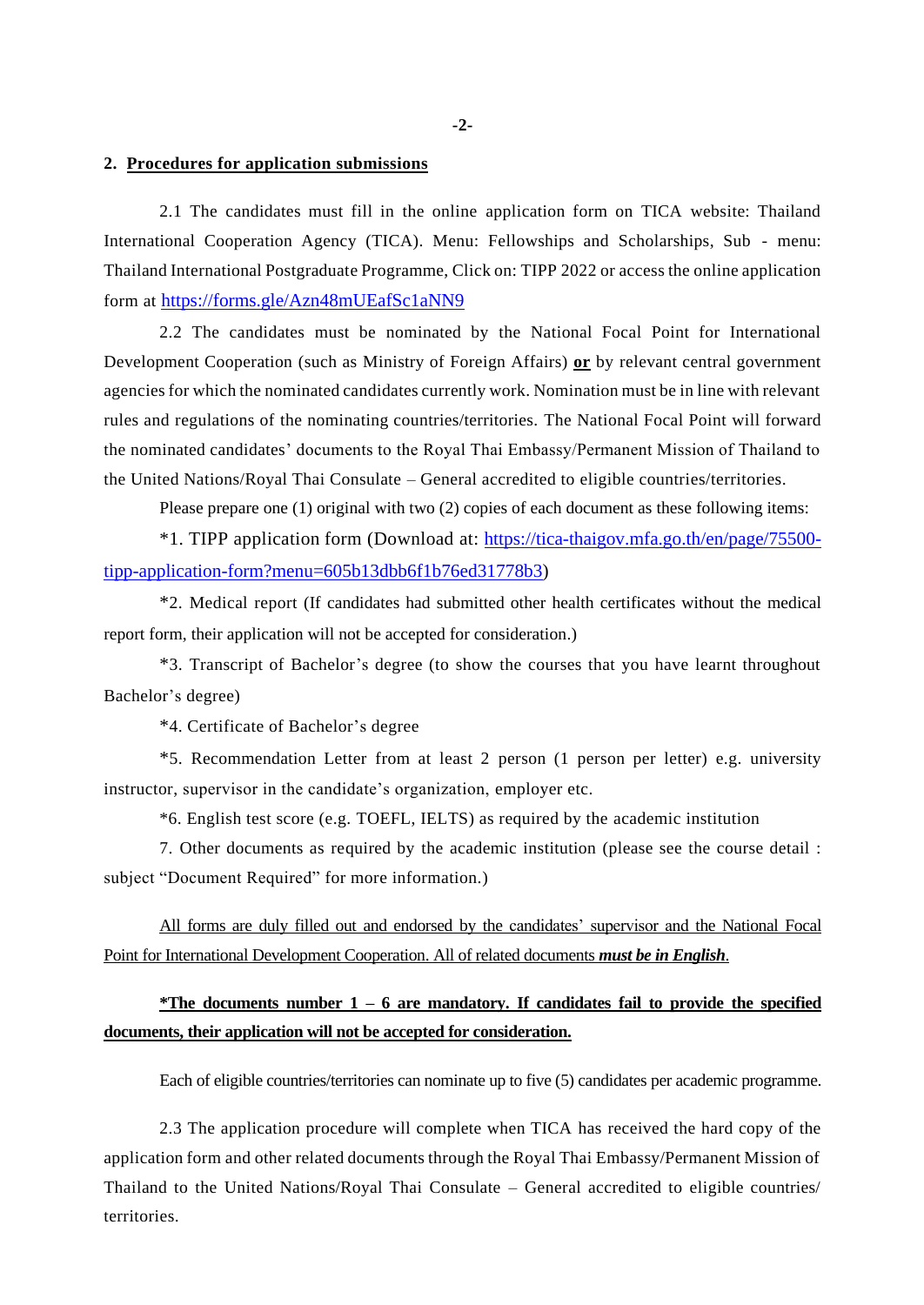2.4 Application from should be summited to the Royal Thai Embassy/Permanent Mission of Thailand to the United Nations/Royal Thai Consulate – General accredited to eligible countries/ territories within 1<sup>st</sup> March 2022, 15<sup>th</sup> April 2022 and 15<sup>th</sup> May 2022 respectively, in order to be sent to Thailand International Cooperation Agency before the application's closing date.

## **3. Selection of candidates**

3.1 In considering applications, particular attention shall be paid to the candidates' background, their current position in the service of their Government, and practical use they expect to make of the knowledge and experience gained from studying on the return to their Government positions.

3.2 Selection of candidates is also based on geographical distribution and gender balance, unless priority is set for particular countries/ cooperation frameworks.

### **4. Condition for Attendance**

4.1 Awardees are required to study full time and not to change the programme topic/ study plan.

4.2 Any part time employment is not allowed.

4.3 Awardees are not allowed to bring any family members to stay with them during study.

## **5. Benefit of Awardees**

The Royal Thai Government will bear the following expenses for successful candidates during their study in Thailand. The expenses include:

5.1 Return economy class air ticket and airport pick - up service

#### Return economy class air ticket

- *International travel* - Return economy class air ticket will be provided via the most direct and most economical route from the international airport at awardee's respective country/territory to the Suvarnabhumi International Airport, Bangkok – Thailand. *The award does not cover domestic travel cost in awardee's respective country.*

Transit destination will be arranged, in case of a need for visa application to Thailand, with the most direct and the most economical route basis.

All booking and changes to the booking, including setting of date of arrival and departure, must be done by TICA only. Ticket will be issued in electronic form (e-ticket) only.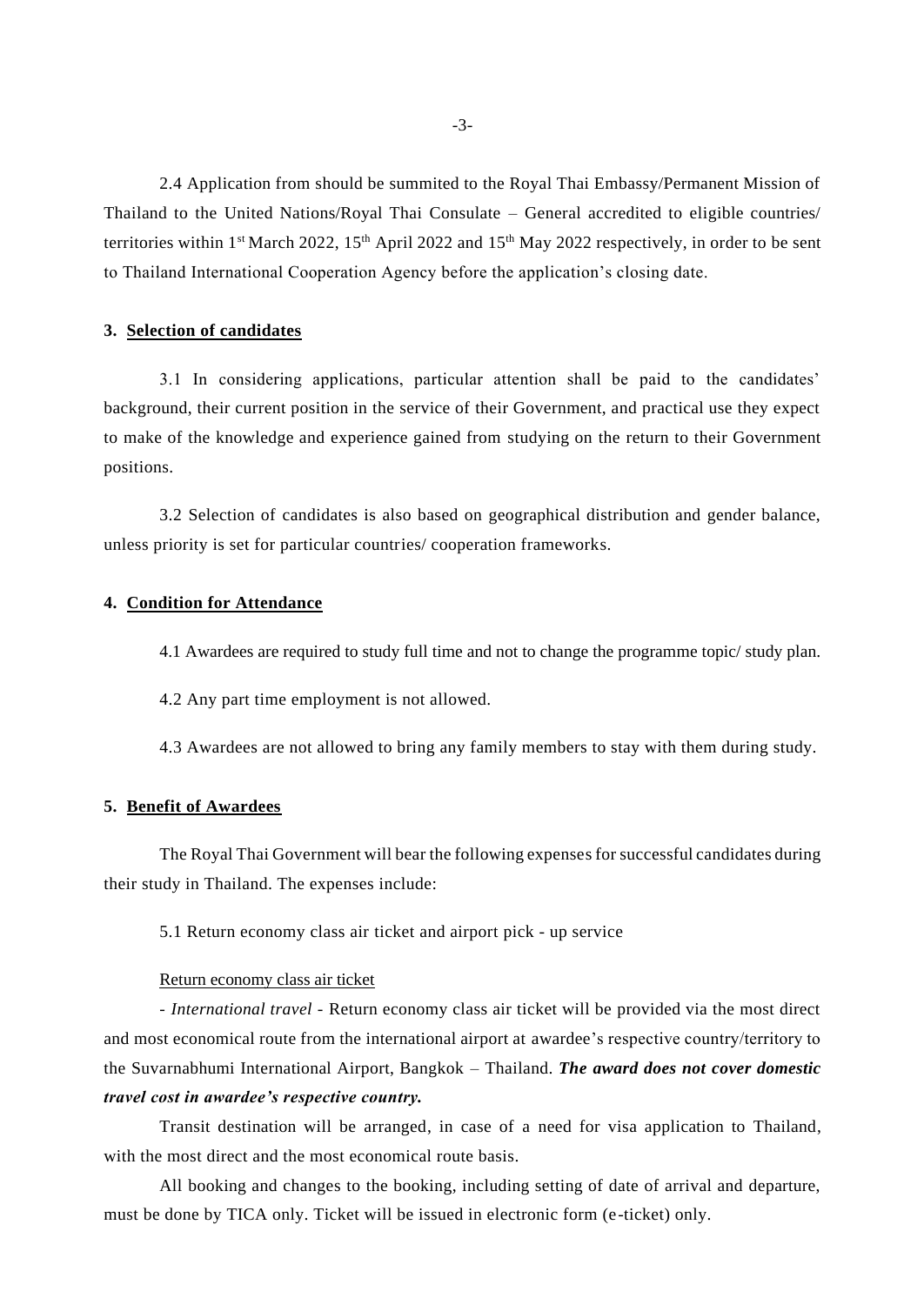Baggage allowance quota is in line with the airlines' policy. Any purchase for extra baggage allowance is not covered by the award.

- *Domestic travel in Thailand* – will be provided via the most economical route from the Suvarnabhumi International Airport, Thailand to the airport where the university located.

Your scholarship is confirmed once the travel documents/flights are verified.

#### Airport pick - up service

Transfer to and from airport will be provided to awardees. TICA will coordinate directly with the limousine service. Upon arrival at the Suvarnabhumi International Airport, please proceed to the AOT Limousine Customer Relations counter and present the instruction of scholarship award for the airport transfer. A taxi fare paid by awardees cannot be reimbursed.

5.2 Monthly subsistence, settlement, books and thesis allowance

#### Monthly subsistence allowance

- *Living allowance* - Awardees will receive living allowance at the amount of 7,000 Baht per month.

*- Accommodation allowance -* Awardees will receive accommodation allowance at the amount of 7,000 Baht or 9,000 Baht per month

Awardees need to bring pocket money of approximately USD300 to cover the payment of rental deposit (usually for 2 months) and advance rental for 1 month as requested by most accommodation owners. TICA will not be responsible for the deposit since awardees will receive back the deposit when their accommodation contract terminated.

#### Settlement allowance

Awardees will receive the settlement allowance at the amount of 6,000 Baht on their first arrival to Thailand.

## Books allowance

Awardees will receive books allowance at the amount of 10,000 Baht per year. (Only 4 semesters for Master's degree)

#### Thesis allowance

Awardees are strongly recommended to make necessary data collection in relation to their proposed research topic, if it is to be done in their country, prior to coming to Thailand. Awardees will be given the thesis allowance as a lump sum amount of 20,000 Baht for compulsory fieldwork or data collection and a lump sum amount of 12,000 Baht for thesis printing or 8,000 Baht for independent study (IS) printing.